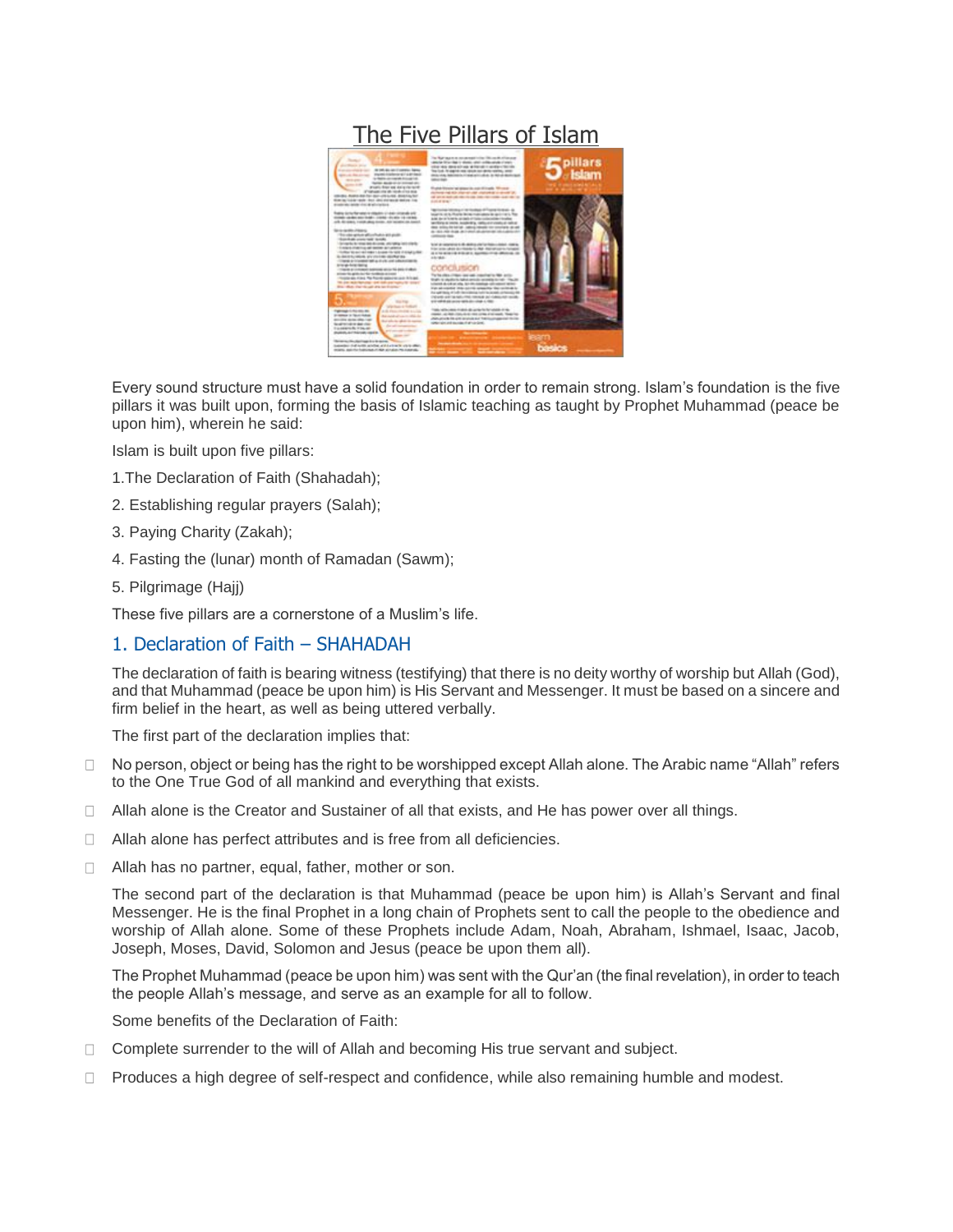- $\Box$  Produces strong determination, patience and perseverance, making a person brave and courageous, as well as dutiful and upright.
- $\Box$  Makes a person obey and observe Allah's commands.

### 2. The Prayer – SALAH

"Indeed, I am Allah! There is none worthy of worship but I, so worship Me and offer the prayer for My remembrance."Qur'an 20:14

The five daily prayers form the most important ritual of worship in a Muslim's life; one each at dawn, noon, mid-afternoon, sunset and nightfall. Prophet Muhammad (peace be upon him) said: **"Prayer is a pillar of the religion (Islam). Whoever establishes it, establishes religion; and whoever destroys it (e.g. neglects it), destroys religion."**

Prayer establishes a personal and spiritual connection between the Muslim and his Creator, based on faith, love, hope and reverence. When prayer is performed correctly with complete concentration, humility and sincerity, it will have an enduring effect on the person, filling his heart with contentment, peace and closeness with Allah.

Prayer is the centre of a Muslim's life and the best way to achieve submission to Allah. It can be offered almost anywhere clean: such as in fields, offices, factories or universities; and takes only a few minutes to perform. It consists of recitation from the Holy Qur'an, supplicating to and praising Allah, with various body postures such as standing, bowing, prostrating and sitting. Through prayer, the Muslim remembers the greatness of his Creator and supplicates to Him for his needs and wishes.

Repeatedly humbling oneself before Allah prevents a person from falling into sin, and is a type of purification for one's soul, as mentioned in the Qur'an: **"Verily, the prayer prevents one from the shameful and evil deeds."** Qur'an 29:45. Prayer is also an opportunity for repentance and seeking forgiveness from Allah.

The Messenger of Allah (peace be upon him) asked his companions, **"If one of you had a river by his door in which he bathed five times a day, would any filth remain on him?"** They replied,**"No."** Then the Prophet added, **"Likewise, Allah wipes away sins with the five daily prayers."**

### 3. The Prescribed Charity – ZAKAH

"Those who establish the prayer (salah) and give the charity (zakah) … these are the ones who will prosper."Qur'an 31:4-5

All things belong to Allah, including wealth, which is considered as a trust. The prescribed charity (zakah) is an obligation on every Muslim who meets certain criteria (e.g. attained maturity, is sane, has wealth above a certain threshold). A mere 2.5% of wealth must be paid annually to those who are eligible, as prescribed in the Qur'an (e.g. the poor and needy).

The Prophet (peace be on him) said: **"Allah has made zakah obligatory simply to purify your remaining wealth."**

The meaning of the word "zakah", is both 'purification' and 'growth'. This is similar to the pruning of plants, whereby regularly trimming provides balance and encourages growth. By fulfilling this obligation, Muslims purify their remaining wealth, as well as ensure both financial and spiritual growth.

Some benefits of zakah:

- $\Box$  Purifies one from selfishness, arrogance and a greedy heart.
- Trains one to be sympathetic and compassionate towards the poor and needy.  $\Box$
- Reminds one of the blessings from Allah and encourages one to be grateful.  $\Box$
- Bridges the gap between different socio-economic classes and groups, and is a form of social security.  $\Box$
- Reduces poverty and ensures equality by making it obligatory upon the rich to share some of their wealth with  $\Box$ the less fortunate "…so that this (wealth) may not circulate solely among the rich from among you." Qur'an 59:7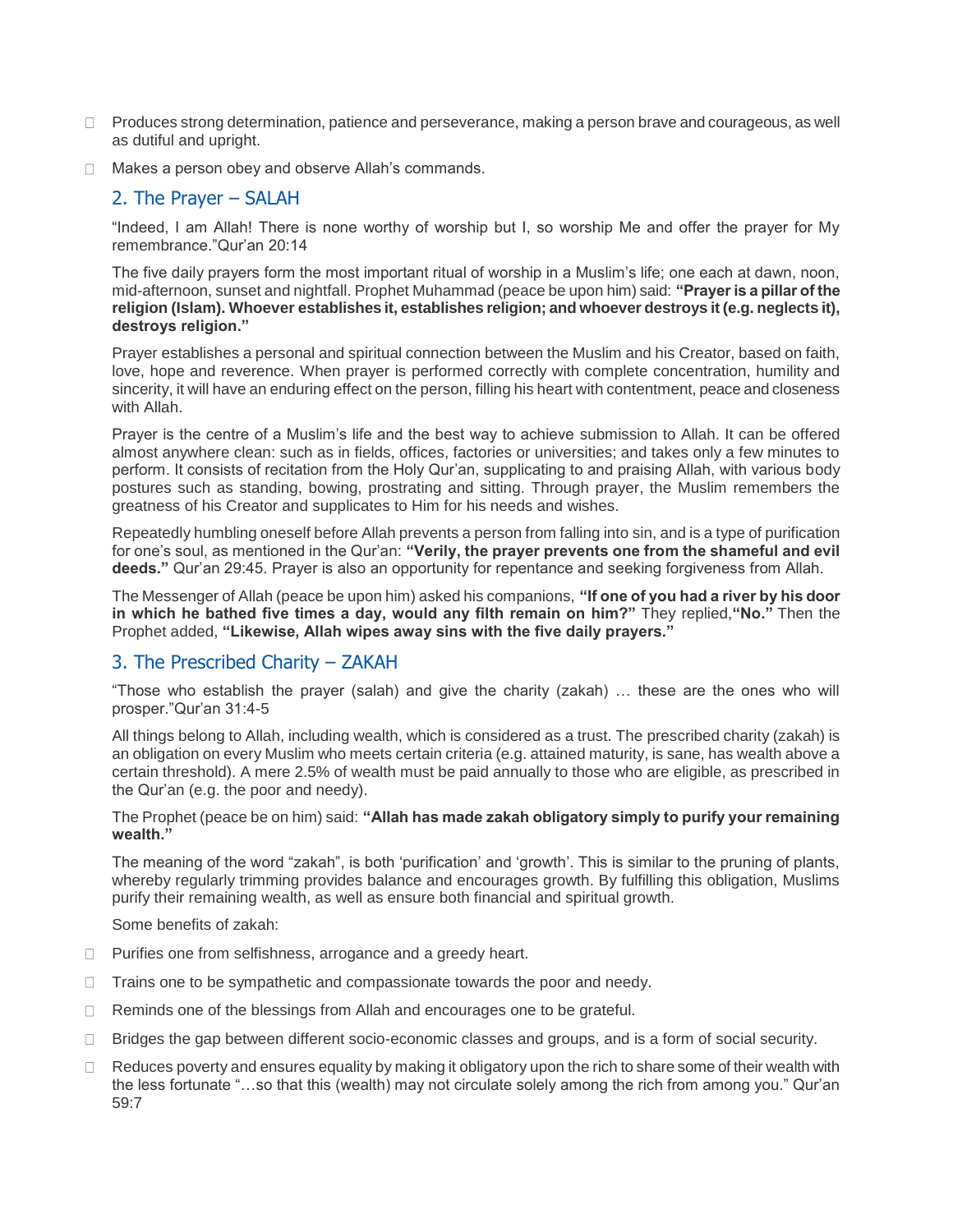A person may also give as much as they please as additional voluntary charity.

## 4. Fasting – SAWM

"Fasting is prescribed for you as it was prescribed for those before you, that you may attain piety."Qur'an 2:183

As with any act of worship, fasting requires obedience and submission to Allah's commands through the highest degree of commitment and sincerity. Every year during the month of Ramadan (the 9th month of the lunar calendar), Muslims fast from dawn until sunset, abstaining from three key human needs – food, drink and sexual relations. One should also abstain from all sinful actions.

Fasting during Ramadan is obligatory on every physically and mentally capable adult Muslim. Children, the sick, the mentally unfit, the elderly, menstruating women, and travellers are exempt.

Some benefits of fasting:

- $\Box$  Promotes spiritual self-purification and growth.
- $\Box$  Scientifically proven health benefits.
- Sympathy for those less fortunate, prompting more charity.  $\Box$
- □ A means of learning self-restraint and patience.
- $\Box$  Purifies the soul and helps it acquire the habit of obeying Allah by restraining desires, and promotes steadfastness.
- □ Creates an increased feeling of unity and collective identity amongst those fasting.
- $\Box$  Creates an increased awareness about the state of affairs across the globe and the hardships endured.
- $\Box$  Forgiveness of sins. The Prophet (peace be upon him) said, "He who fasts Ramadan, with faith and hoping for reward (from Allah), then his past sins are forgiven."

### 5. Pilgrimage – HAJJ

"And Hajj (pilgrimage to Makkah) to the House (Ka'bah) is a duty that mankind owes to Allah, for those who can afford the expenses (for one's transportation, provision and residence)."Qur'an 3:97

Pilgrimage to the Holy city of Makkah (in Saudi Arabia) and other sacred sites must be performed at least once in a person's life, if they are physically and financially capable.

Performing the pilgrimage is a temporary suspension of all worldly activities, and is a time for one to reflect, worship, seek the forgiveness of Allah and attain His closeness.

The Pilgrimage is an annual event in the 12th month of the lunar calendar (Dhul-Hijjah in Arabic), which unifies people of every colour, race, status and age, as they join in worship of the One True God. All pilgrims wear simple and similar clothing, which strips away distinctions of class and culture, so that all stand equal before Allah.

Prophet Muhammad (peace be upon him) said, **"Whoever performs Hajj and does not utter obscenities or commit sin, will come back just like the day when his mother bore him (i.e. pure of sins)."**

Hajj involves following in the footsteps of Prophet Abraham, as taught to us by Prophet Muhammad (peace be upon them). This great act of worship consists of many components including sacrificing an animal, supplicating, visiting and praying at various sites, circling the Ka'bah, walking between two mountains, as well as many other rituals, all of which are performed over a period of 6 continuous days.

Such an experience is life-altering and humbles a person, making them more patient and thankful to Allah. Brotherhood is increased, as is the sense that all Muslims, regardless of their differences, are one nation.

### **Conclusion**

The five pillars of Islam have been prescribed by Allah, and a Muslim is required to believe and act according to them. They are practical as well as easy, and the blessings and wisdom behind them are manifold. When